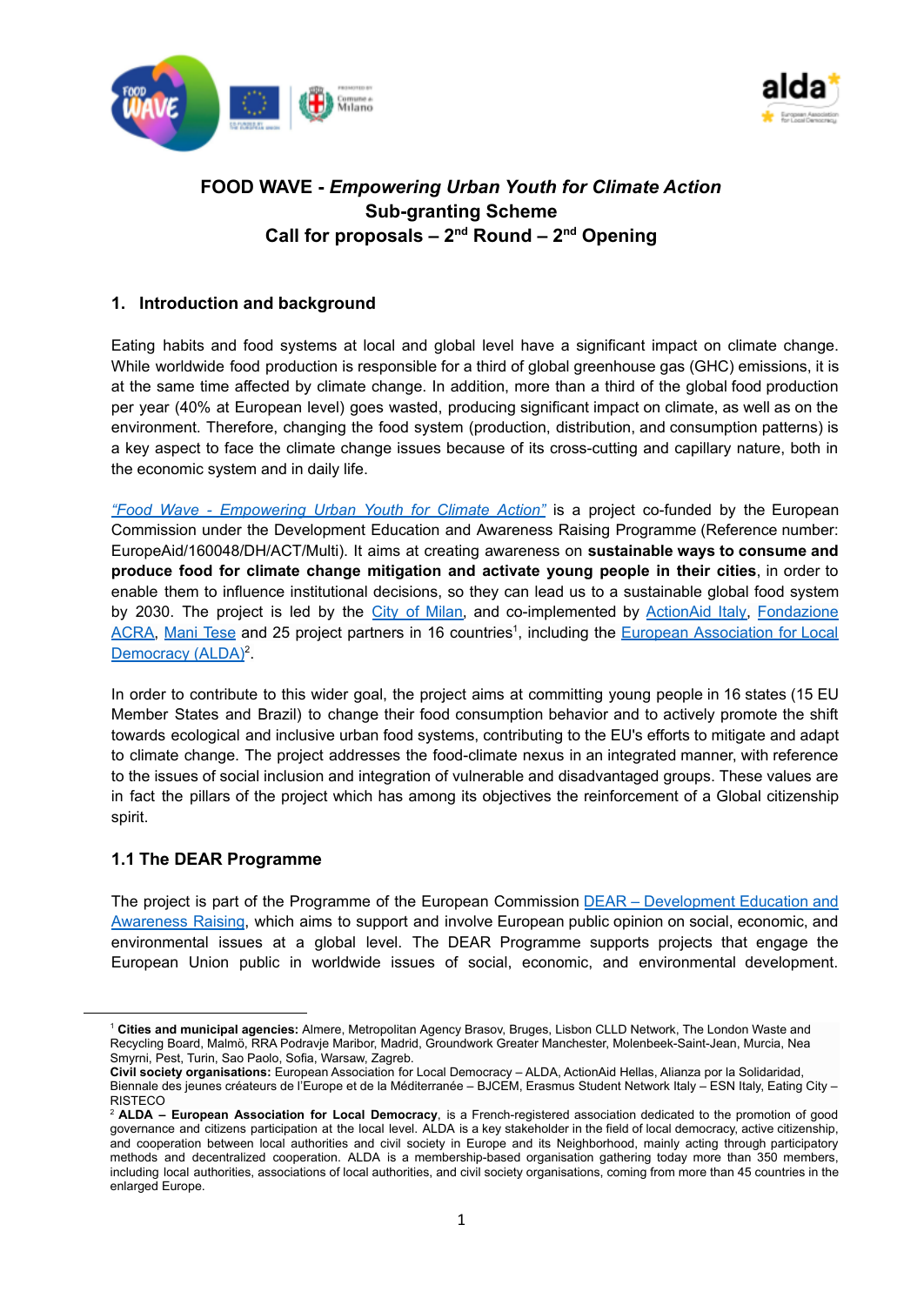



DEAR works with civil society organisations and local authorities to promote universal values of freedom, democracy, and the rule of law.

# **2. The call for proposals**

The **FOOD WAVE Project** aims at reaching a pan-European impact, involving smaller youth organisations and local authorities interested in supporting the Action but lacking the necessary means to do so. Within this framework, the Project, under the coordination of **ALDA**, with the collaboration of the project partners and in synergy with the Milan Urban Food Policy Pact [\(MUFPP\)](https://www.milanurbanfoodpolicypact.org/), established a sub-granting scheme that will contribute to the Food Wave Project overall objective, **supporting grass-root initiatives in the field of climate-friendly food consumption behaviors**. The sub-grants shall focus on actions that can produce specific results that will stand as examples and inspiration on how to generate constructive and result-oriented activities.

# **3. Size of the grants**

The overall budget amount for this activity sums up to 80.000 EUR. The contribution from the sub granting scheme will cover **75% of the total eligible costs of the total budget for the activity. The Beneficiary must provide 25% of co-financing**.

**Any submitted proposal must be of max 5.000 EUR. Each applicant will benefit from a financing of** 75% of the total of the action up to a maximum of 3.750 Eur. The remaining 25% of the action (a **minimum of 1.250 Eur) will be provided by each applicant as co-funding**. The financing and co-financing % always remain the same even if the overall cost of the proposed action is lower than 5.000 EUR. The general action carried out by the Applicant can be higher than 5.000 EUR, but in this case the remaining budget of the overall costs of the proposal will be covered with The Applicant's own financial resources.

# **4. Eligible entities**

In order to be eligible for a sub-grant under this Call for Proposals, the applicant must follow the requisites below:

- The applicant must be a **Local Authority** 3 in the form of **Municipality or City**.
- The applicant must be legally established and acting in one of the **15 EU Member States** involved in the Food Wave Project<sup>4</sup>.
- **● The applicant must not be the beneficiary of any other ongoing Project funded under the DEAR program, call for proposal EuropeAid / 160048 / DH / ACT / Multi.**
- Neither Partners of the consortium of Food Wave nor their founding members are eligible.
- The applicant must be directly responsible for the preparation and management of the action, not acting as an intermediary.

<sup>3</sup> The Term **Local Authority** refers to "public institutions with legal personality, component of the State structure, below the level of central government and accountable to citizens." - Communication From The Commission To The European Parliament, The Council, The European Economic And Social Committee And The Committee Of The Regions - "*Empowering Local Authorities in partner countries for enhanced governance and more effective development outcomes*".

<sup>4</sup> Belgium, Bulgaria, Croatia, Greece, Hungary, Italy, France, Netherlands, Poland, Portugal, Romania, Slovenia, Spain, Sweden, UK.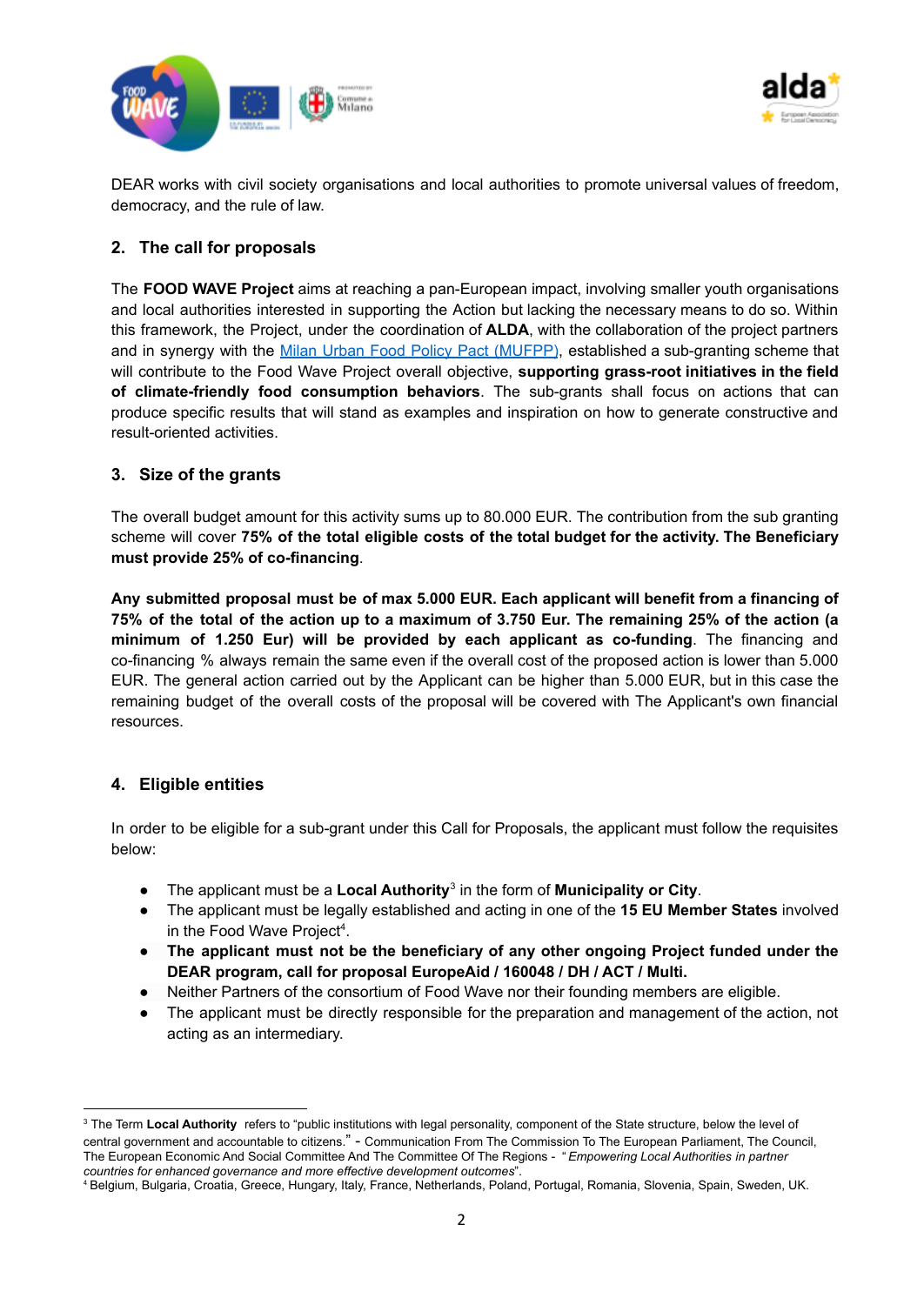



● Even though long-lasting collaboration with local youth organizations and associations is encouraged, it is mandatory that the aforementioned organizations are not already suppliers, in any capacity, of the Food Wave Project.

This call for proposal will support **6 project proposals** to carry out actions addressing the nexus between food and climate change.

If an Organization is involved in the action proposed it is mandatory that it is not already a supplier, in any capacity, of the Food Wave Project**.**

# **5. Eligible activities**

Different types of activities- with a **mandatory focus on young people aged 15-35** - may be eligible for sub-grants (this is a non-exhaustive list):

- **Communication activities**: elaboration of content videos, animations, infographics, and visual tools, virtual reality software (etc.).
- **Promotion and dissemination activities:** Development of the project values and campaign contents by blogger/vlogger, activities aimed at informing and promoting digital social activism (etc.).
- **Awareness raising activities:** Organization of street actions (e.g. flash mobs), community gardens, artistic installations, shows or workshops prioritizing informal learning settings (etc.).
- **Training and learning-by-doing activities:** working camps, voluntary activities, training courses, workshops, public events, thematic visits, webinars and digital workshops (etc.).
- **Art projects and initiatives:** organization of local exhibitions, art contests, artistic installations, street art initiatives, performances (etc.).
- **Initiatives against food waste:** educational activities aimed at combating food waste, initiatives in schools, promotion of good practices, waste recovery initiatives with solidarity purposes (etc.).

With the aim of ensuring maximum visibility to the proposed activities and the Food Wave Project, the creation of synergies **with international events or international communication initiatives, as well as with international networks**, is strongly **encouraged**. Implementing the proposed activity within an initiative, that is already established on the territory, is encouraged as well.

Specifically, the applicants are encouraged to create synergies with the international event below:

**● World Food Day (16 th of October)**

The following types of actions are **ineligible**:

- Actions concerned only or mainly with individual sponsorships for participation in workshops, seminars, conferences, congresses.
- Actions concerned only or mainly with individual scholarships for studies or training courses.
- Actions supporting political parties.
- Actions intended to raise funds or promote the visibility of the applicant or its partner(s).
- Actions consisting mainly of research or of study.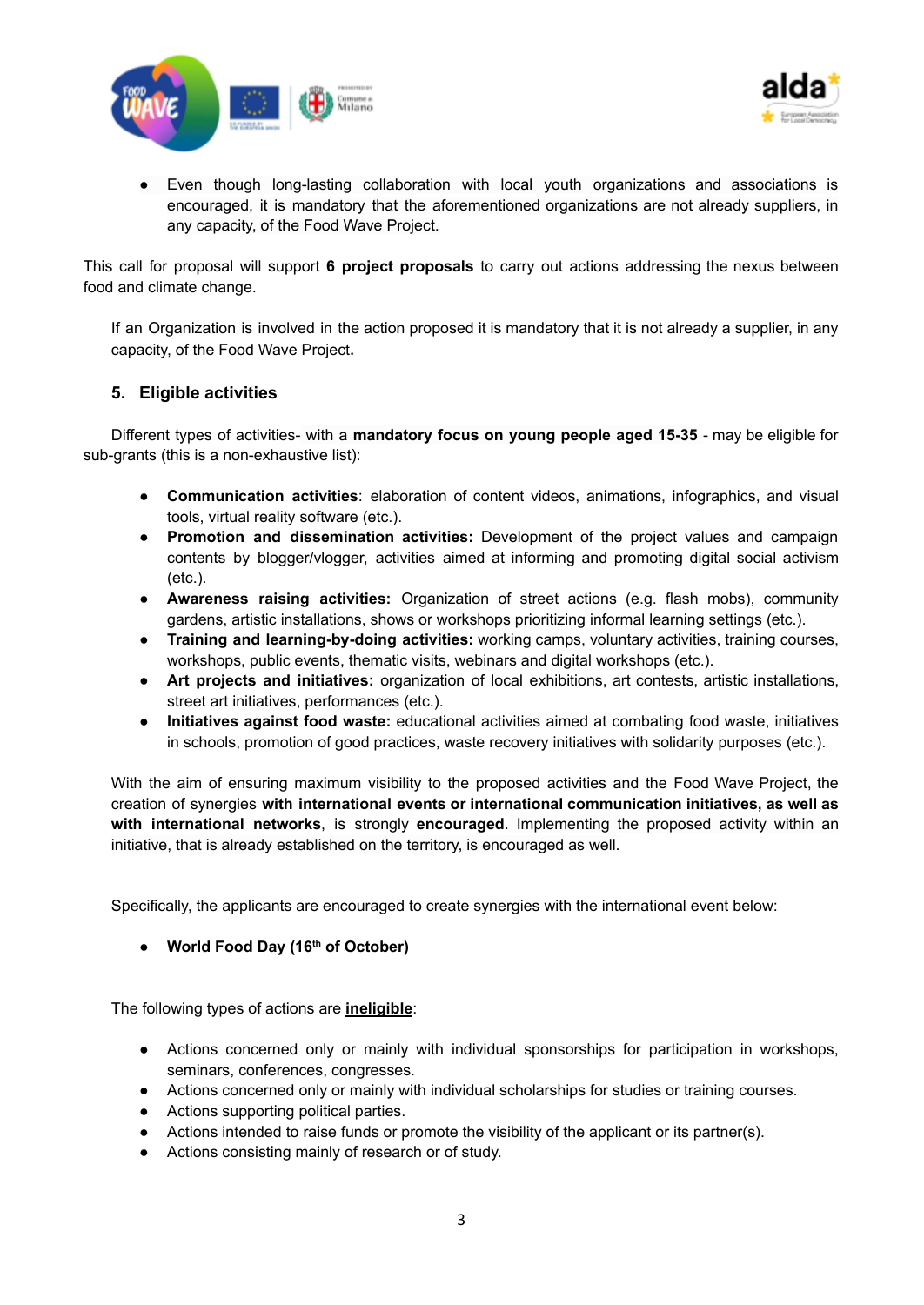



- Actions which consist exclusively or primarily in capital expenditure, e.g. land, buildings, equipment and vehicles, except in special circumstances.
- Actions which discriminate either directly or indirectly, against individuals or groups of people based on any ground such as sexual orientation, genetic information, gender identity, gender expression, disability, race, color, religion, political beliefs, national origin, age, language, membership of a national minority and ethnic or social origin.
- Actions including proselytism.
- Core funding of the applicant or (where relevant) its partners.

# **6. Eligible costs**

Eligible costs are **actual costs** incurred by the beneficiary which meet all of the following criteria:

- They are incurred during the lifetime of the submitted proposal.
- They are indicated in the estimated overall budget of the submitted proposal.
- They are necessary for the implementation of the project which is the subject of the grant.
- They are identifiable and verifiable, in particular being recorded in the accounting records of the beneficiary and determined according to the applicable accounting standards of the country where the beneficiary is established and according to the usual cost accounting practices of the beneficiary.
- They comply with the requirements of applicable tax and social legislation.
- They are real costs, reasonable, justified, and comply with the principle of sound financial management, in particular regarding economy and efficiency.
- They are not covered through EU grants in the form of contribution to unit costs, lump sums or flat-rate financing.

Please note that the Value Added Tax (VAT) will be considered as an eligible cost only if it is **not recoverable** under the applicable national VAT legislation.

# **7. Duration**

The beneficiaries of the sub-grants will sign a partnership agreement with ALDA. The implementation phase will be included between the 29th of July 2022 until the 20th of December 2022. The implementation of the granted activities will start after the signature of the partnership agreement and the correct reception of the needed documents. The reports of implementation must be submitted within 20 days after the end of the implementation of the Partnership Agreement.

# **8. Thematic focus**

The sub-granted activities must be in line with the objectives and the priorities of the Food Wave [Project](https://www.foodwave.eu/), the **DEAR [Programme](https://dearprogramme.eu/)** and the Milan [Urban](https://www.milanurbanfoodpolicypact.org/) Food Policy Pact. The sub-granted activities should clearly and directly address the **existing linkage between climate change and sustainable urban food systems** with relation to food sovereignty and climate justice, stressing the fundamental role that **youth** can play in shifting towards more resilient and sustainable food systems and adopting innovative strategies to adapt to climate change. **Specifically, the thematic focus of the sub-grant activities must address at least one of the following thematic axes**:

- **1. Sustainable diets to reduce the impact on the planet and protect human rights.**
- **2. Local alternative food systems, local producers and territorial markets.**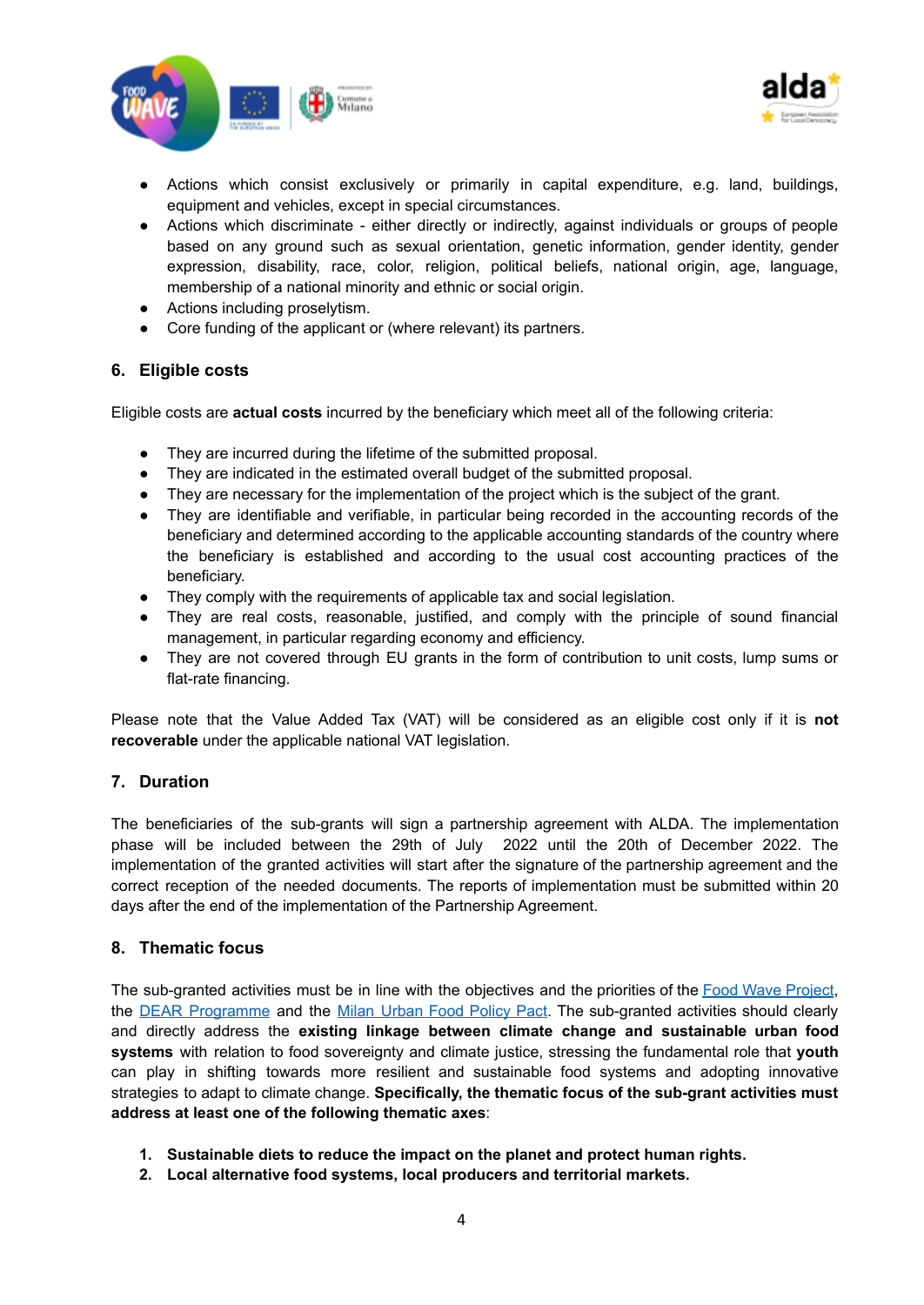



- **3. Fight against food waste.**
- **4. Sustainable food education and knowledge sharing/dissemination.**
- **5. Fight against climate change and equal access to healthy, sustainable and fair food.**

The sub-grant activities should show a clear connection with the Sustainable [Development](https://sdgs.un.org/goals) Goals (SDGs) linked to the Food Wave project:

- 1. **SDG 2**: End hunger, achieve food security and improved nutrition and promote sustainable agriculture.
- 2. **SDG 8**: Promote sustained, inclusive and sustainable economic growth, full and productive employment and decent work for all.
- 3. **SDG 11**: Make cities and human settlements inclusive, safe, resilient and sustainable.
- 4. **SDG 12**: Ensure sustainable consumption and production patterns.
- 5. **SDG 13**: Take urgent action to combat climate change and its impacts.
- 6. **SDG 17**: Strengthen the means of implementation and revitalize the global partnership for sustainable development.

The sub-grant activities should also show a clear connection with the **Milan Urban Food Policy Pact** framework for actions<sup>5</sup> linked to the Food Wave project:

- **●** Governance.
- **●** Sustainable diets and nutrition.
- **●** Social and economic equity.
- **●** Food production.
- **●** Food supply and distribution.
- **●** Food waste.

#### **9. Location**

Activities must take place in one of the following EU Member States: **Belgium, Bulgaria, Croatia, Greece, Hungary, Italy, France, Netherlands, Poland, Portugal, Romania, Slovenia, Spain, Sweden, UK**.

# **10. Target**

The sub-granted activities must directly involve and be addressed to **young people between 15 and 35 years old**. Each action should have 2 types of target:

- **Direct beneficiaries**: individuals who are involved and/or reached directly by the action including both who played an active role and who was exposed in person to the action (eg: consumers who see an installation, students who see a street painting, workshop attendees etc). The direct beneficiaries have to be directly involved in the project activities and their involvement has to be possible to count and demonstrate.
- **Indirect beneficiaries**: individuals who do not have a direct connection with the project activities but they could potentially benefit from them through knowledge transfer from the direct beneficiaries (friends, family members, colleagues) or through articles, social media posts, videos, pictures etc..

<sup>&</sup>lt;sup>5</sup> The full text of the MUFPP is here available: https://www.milanurbanfoodpolicypact.org/text/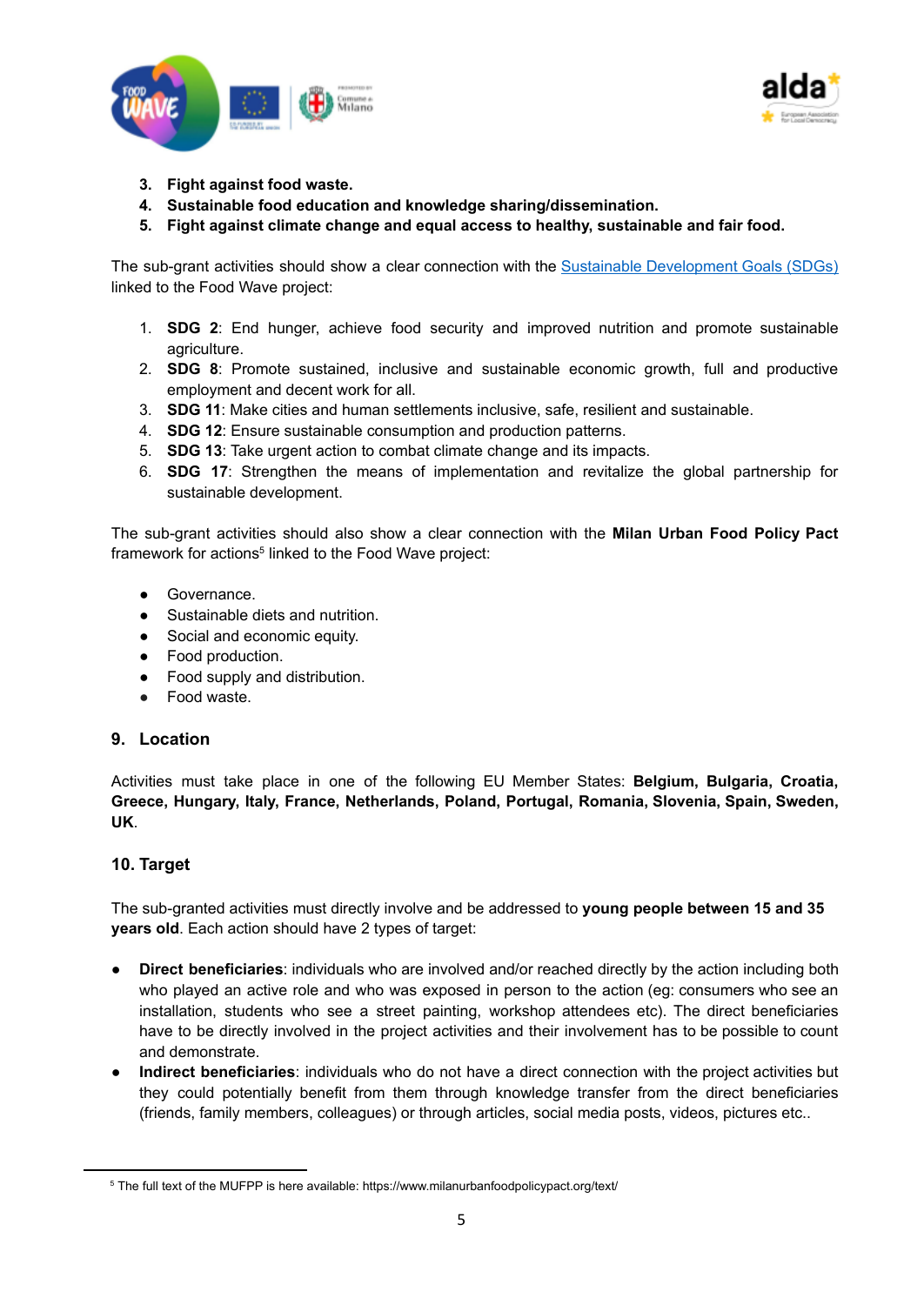



## **11. Coverage of costs - co-financing.**

The sub granting scheme will cover **75% of the total project budget. The Beneficiary must provide 25% of co-financing**.

The balance, referred to as co-funding, consists of the **difference between the total cost of the Action and the amount requested** and it must **be financed from the Beneficiary's own sources**, that are **other than the European Union Budget or the European Development Fund**. Any other fund of EU origin will not be considered as co-funding. Contributions **in kind are not eligible and will not be treated as co-funding.**

**All expenses** (funding and co-funding) **must be reported within the implementation period and together with justificatory documents** (invoices, proofs of payments etc). **The contract agreement and reporting to ALDA will only concern all expenses (funding and co-funding) till the threshold amount of 5.000 Eur**.

## **12. Payment**

The payment will be realized in two installments:

- 1. The first installment of **75% of the grant contribution** will be submitted after the signature of the Partnership Agreement and upon submission of the corresponding Request for Payment.
- 2. The final settlement of **25% of the grant contribution** will be paid upon submission of the second Request for Payment and the final report (narrative and financial reports, accompanied by all justificatory documents and attachments in originals), duly completed according to the clauses of the Partnership Agreement.

#### **13. Application process and deadline for submission**

**The proposals must be submitted in English by the 27th of June 2022** filling in the Online [Application](https://forms.gle/Cn7WLsSdHMv7LaZj6) [Form](https://forms.gle/Cn7WLsSdHMv7LaZj6) **with all the required information and attachments.** The attached documents shall contain ALL relevant information concerning the action and no additional annexes should be sent.

**Any error and major inconsistency related to the application instruction and the documents required may lead to the rejection of the application**. Applicants must verify that their application is complete using the checklist at the end of the application form. Incomplete applications may be rejected.

Taking into account the limited duration of the submission phase, the Food Wave Project team reserves the right to extend the above-mentioned deadline.

#### **14. Application Package**

The applicant will be required to upload the following documents before submitting the application:

- Annex I. Budget proposal template in excel format
- Annex II. Declaration of Honor correctly signed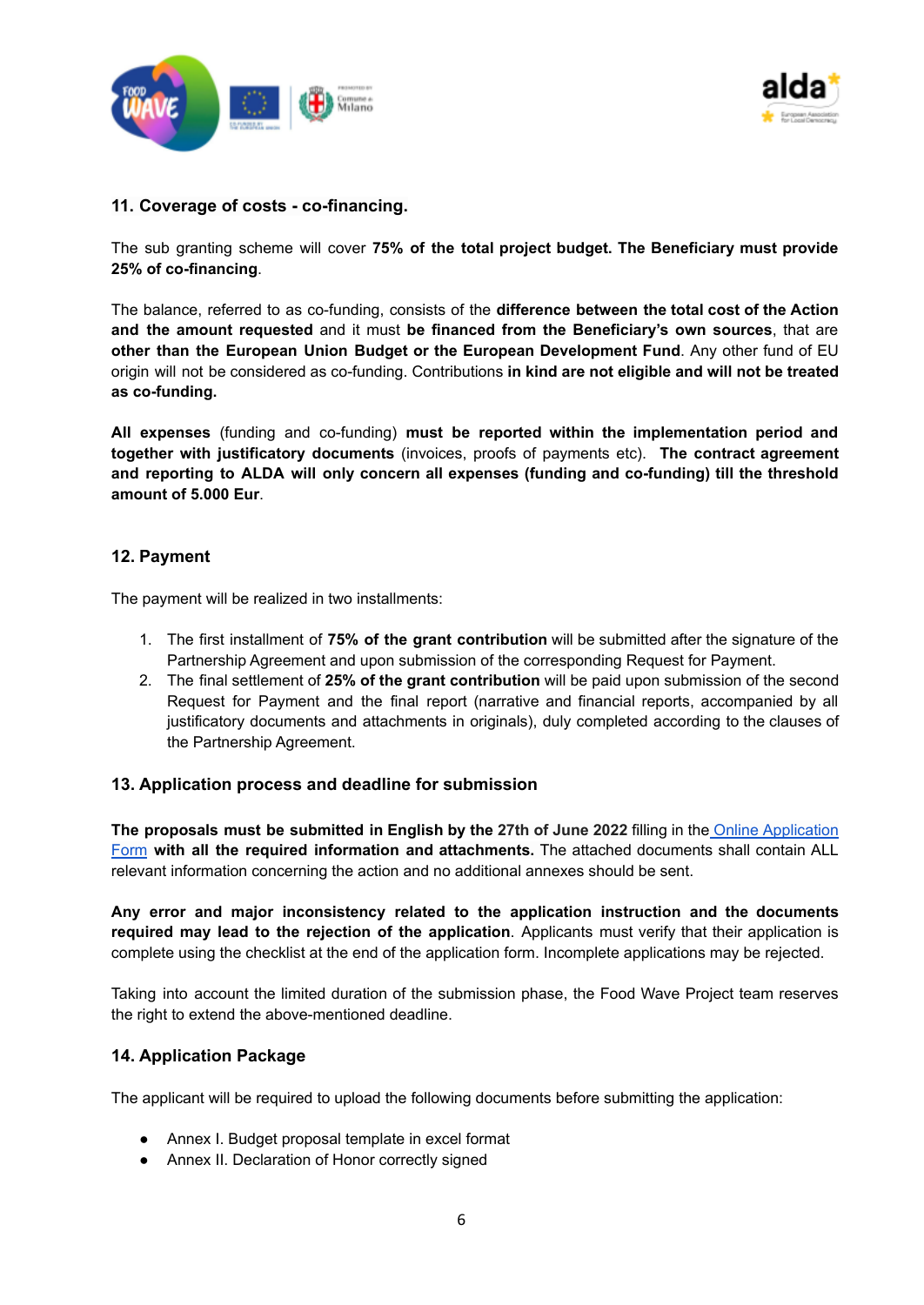



#### **The Application Form shall be filled-in in all its parts in english.**

## **15. Support sessions during the writing process**

The applicants will receive support by the Food Wave team during the proposal writing process. The questions have to be sent to the following email address: [catchthewave@alda-europe.eu](mailto:catchthewave@alda-europe.eu)

## **16. Evaluation criteria**

The exact amount of financial support will be decided by the International Selection Committee (ISC) following the principles of sound financial management, namely value for money and costs/effectiveness.

The ISC will **respect an adequate geographic balance and ensure an adequate representativeness of larger and smaller organizations, in line with the objectives of the call**.

In order to ensure **geographic balance** the evaluation will be carried out in two phases, first the beneficiaries will be evaluated within the scope of their own country, and then the ones with the higher score will access the global ranking.

The selection process will consider, among others:

#### **COMPULSORY ELIGIBILITY CRITERIA**

| The applicant is a Local Authority in the form of Municipality or City.                                                                                         |   |
|-----------------------------------------------------------------------------------------------------------------------------------------------------------------|---|
| The target of the action are young people between 15 and 35 years old.                                                                                          | ✓ |
| The applicant is directly responsible for the preparation and management<br>of the action, not acting as an intermediary.                                       |   |
| The applicant is legally established in one of the 15 EU Member States<br>involved in the Food Wave Project.                                                    |   |
| (If collaboration with other local organizations is foreseen) Partner<br>organizations are not already suppliers, in any capacity, of the Food Wave<br>Project  |   |
| The action will be completed before the 20th of December 2022.                                                                                                  |   |
| The Action is carried out in accordance with COVID-19 regulations                                                                                               |   |
| The applicant is not the beneficiary of any other ongoing Project funded<br>under the DEAR program, call for proposal EuropeAid / 160048 / DH /<br>ACT / Multi. |   |
| The Applicant is neither a partner of the consortium of Food Wave nor<br>their founding members.                                                                |   |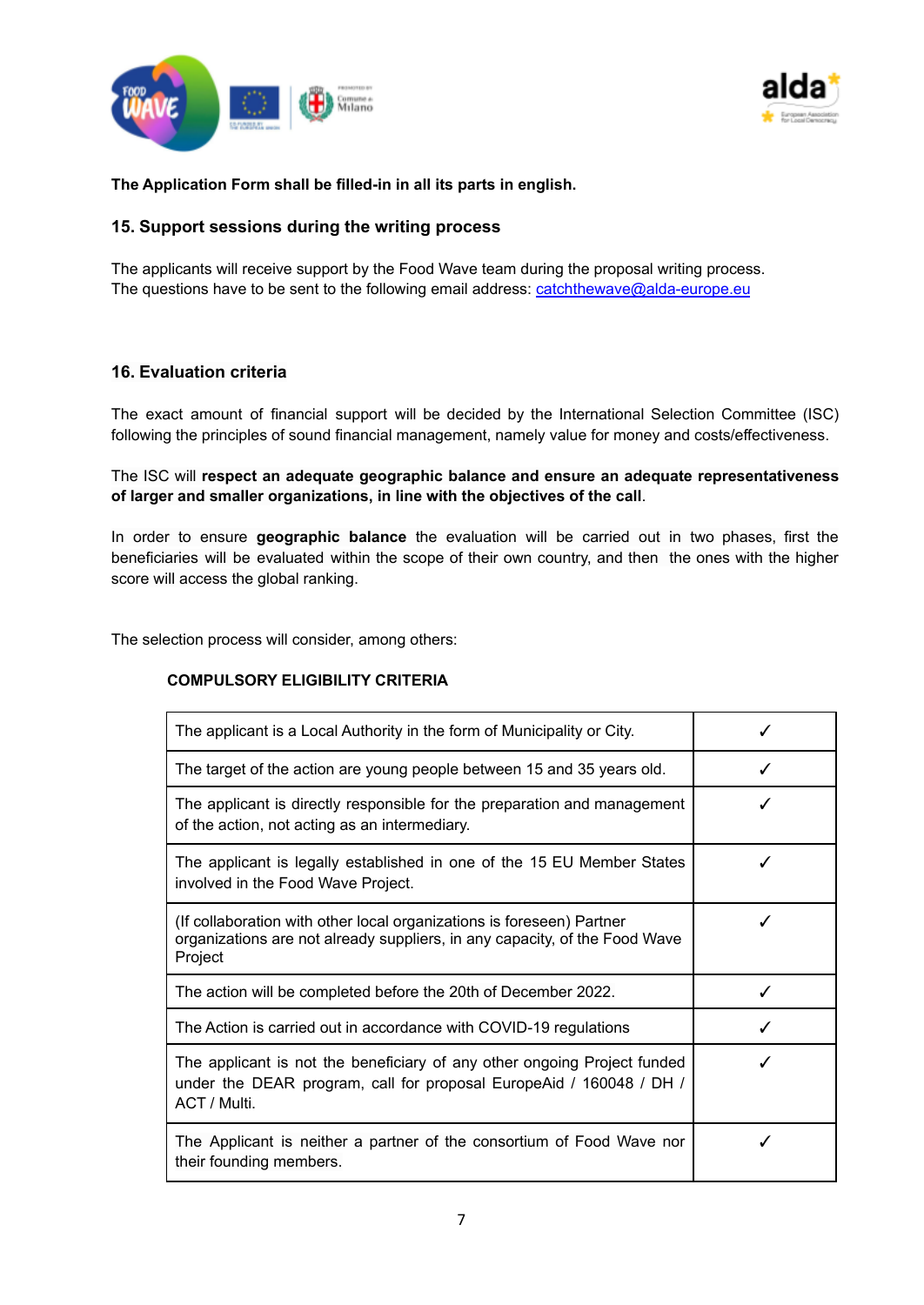



## **Compulsory thematic focus of the action**

| The action openly addresses the objective, the issues and sub-topics and<br>thematic axes of the call for proposals.                                         | $(1-5$ points) |  |
|--------------------------------------------------------------------------------------------------------------------------------------------------------------|----------------|--|
| The action is in line with the objectives of the DEAR Programme.                                                                                             | $(1-5$ points) |  |
| The action is in line with the Milan Urban Food Policy Pact - MUFPP<br>framework for action and addresses 1 or more Sustainable Development<br>Goals (SDGs). | $(1-3$ points) |  |
| The action addresses a current territorial need in line with the objective of<br>the call for proposals.                                                     | $(1-3$ points) |  |
| The work programme responds to the objectives of the proposed action, it<br>is realistic and applies an appropriate methodology.                             | $(1-5$ points) |  |

## **Relevance for the action Target Group (young people between 15-35 years old)**

| The target group (young people between 15-35 years old) is clearly<br>identified (both direct and indirect beneficiaries) and the expected results<br>meet their needs. | $(1-5$ points) |
|-------------------------------------------------------------------------------------------------------------------------------------------------------------------------|----------------|
| The action actively mobilizes and engages youth in local communities.                                                                                                   | $(1-5$ points) |

## **Creativity and Innovation of the Action**

| The action foresees creative solutions in terms of methodology, | $(1-5$ points) |
|-----------------------------------------------------------------|----------------|
| implementation tools, communication strategy etc.               |                |

#### **Effectiveness , credibility and potential impact of the action**

| The action is credible in terms of adequacy between the budget, human<br>resources, proposed activities and expected results.                                                                   | $(1-5$ points) |
|-------------------------------------------------------------------------------------------------------------------------------------------------------------------------------------------------|----------------|
| The applicant has a consolidated expertise on the thematic focus of the<br>call (e.g. previous experience with similar projects or activities focused on<br>environment and youth) <sup>6</sup> | $(1-5$ points) |
| The foreseen impact both in the short and long term is significant in terms<br>of benefits for the territory and the target group.                                                              | $(1-5$ points) |

<sup>&</sup>lt;sup>6</sup> (1 point = less than 5 years of experience with similar projects/activities; 2 points between 5 and 15 years of experience; 3 points more than 15 years of experience)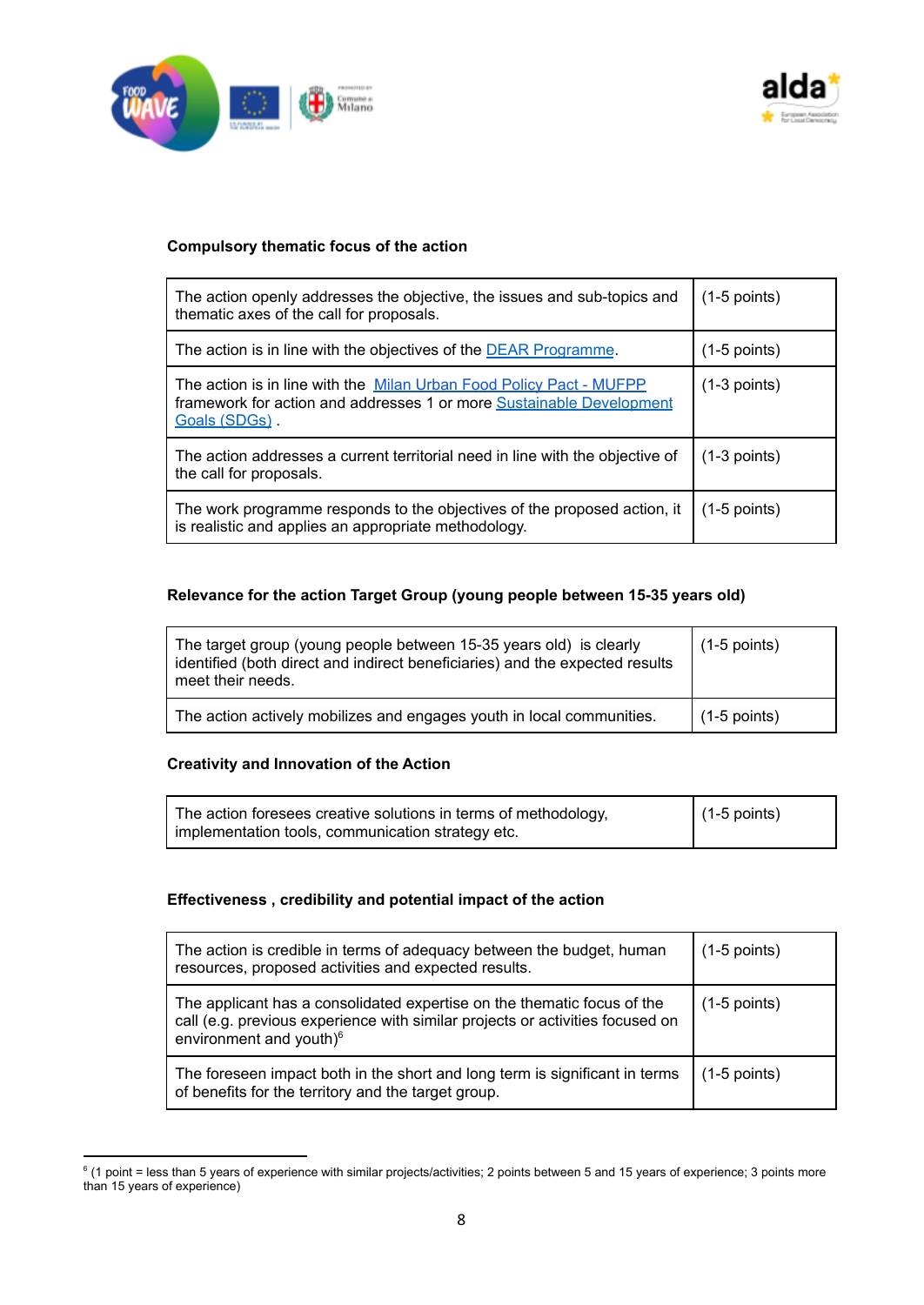



#### **Communication and Visibility**

| The communication strategy is adequate and in line with the expected<br>results (e.g. a Communication Plan is drafted, the applicant foresees<br>communication synergies with other networks). | $(1-5$ points) |
|------------------------------------------------------------------------------------------------------------------------------------------------------------------------------------------------|----------------|
| The action foresees the creation of synergies with existing international<br>events / international days / international organizations or networks.                                            | $(1-5$ points) |

#### **Additional Points**

| Ability of the project to promote gender balance in its activities (e.g. in a<br>conference there is a balanced number of man and women who are<br>speakers) | 2 points |
|--------------------------------------------------------------------------------------------------------------------------------------------------------------|----------|
| The action takes place on World Food Day (16 <sup>th</sup> of October)                                                                                       | 2 points |

## **17. Evaluation process**

Upon completion of the Administrative and Eligibility Check, the applications that meet all the eligibility criteria will be evaluated by an **impartial International Selection Committee (ISC)**. The evaluation process will be realized following an Evaluation Grid, based on the above mentioned criteria.

The results will be sent by email to every applicant and will be published on the website of the project **within July 22nd 2022**. The ISC will have the final decision on the selection of the re-granted projects and its verdict will be un-appealable.

#### **18. Reporting**

The beneficiaries will provide the necessary narrative and financial reports in English accompanied by the justificatory documents (invoices, receipts etc.), using the templates provided, including photos/pictures and its outreach (online links, publications, lists of participants etc).

## **The justificatory documents must be provided both for the funding and the co financing expenditures.**

The reporting of expenditure must be carried out by means of real-cost reporting, the related expenses must be effectively incurred and substantiated by means of appropriate expenditure and payment documents.

In order to avoid double funding, all expenditure documents must allow direct traceability to the project by reporting, in general and where relevant, the title of the Project "FOOD WAVE – Empowering Urban Youth for Climate Action"